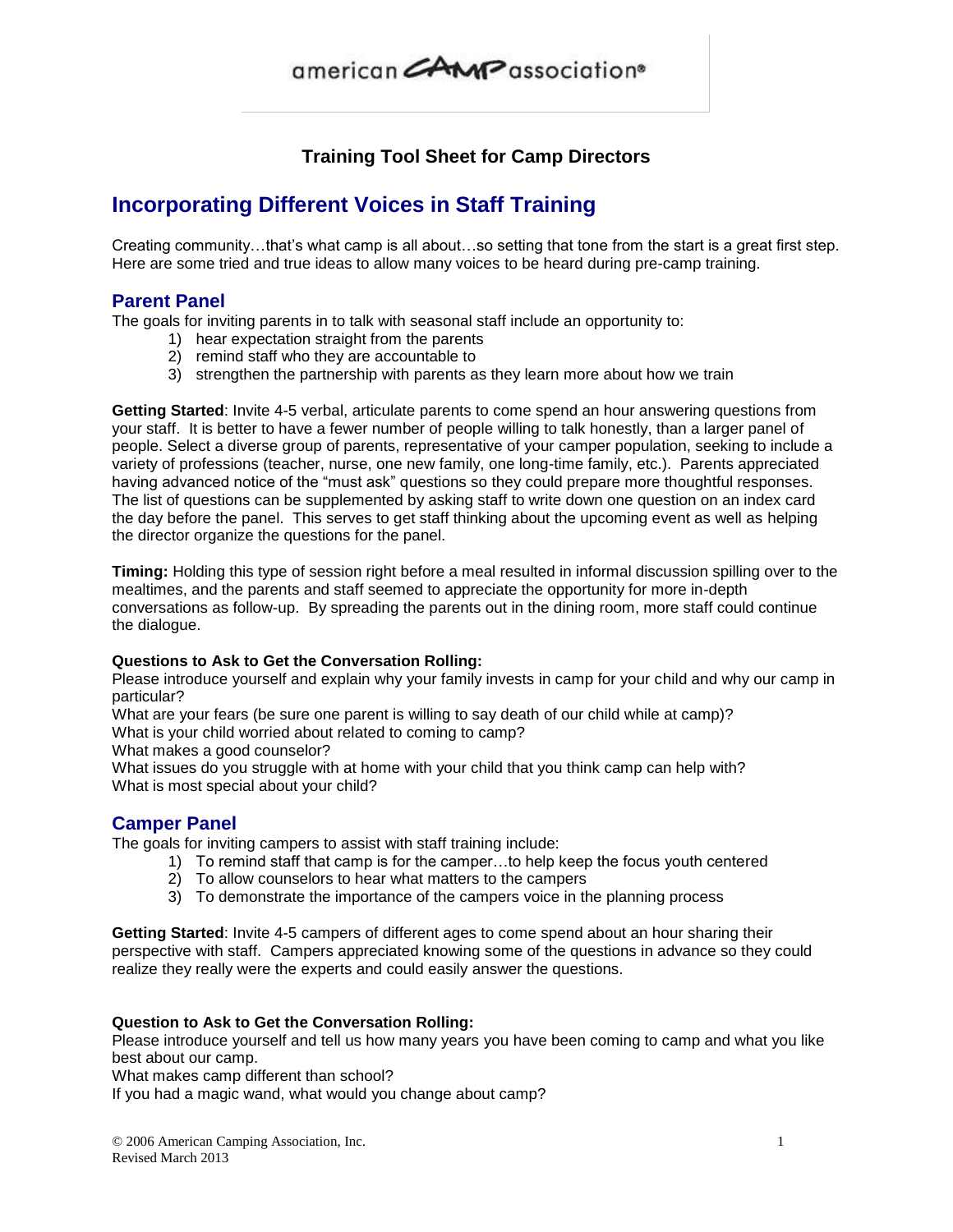What things do bad counselors/teachers do? What things do good counselors/teachers do?

## **Staff Panel**

The goals for inviting staff from a variety of positions to assist with staff training include:

- 1) To inform staff that all the jobs at camp matter and are linked to each other
	- 2) To talk openly about the camp culture, traditions and philosophy
	- 3) To demonstrate the value of open dialogue about issues and talk about peer expectations for support

**Getting Started:** Getting started: Invite 4-5 returning staff with different jobs in camp to spend about an hour sharing their perspective with other staff. Panelists appreciated knowing some of the questions in advance so they could realize they really were the experts and could easily answer the questions.

## **Questions to Ask to Get the Conversation Rolling:**

Why do you choose to work at camp?

What is the most challenging part of your job here at camp?

What does a "superstar" staff member at this camp do differently as compared to other staff? What does a "slacker" staff member at this camp do differently as compared to other staff? What is a strategy you have found helpful to reduce your personal stress level? What is something we can do as a camp community to make your specific job easier? What advice do you have for new staff members?

How can we all work together as a team to implement the camp mission and philosophy?

### **Involving New Staff in Session Leadership**

During the first couple of days while everyone is learning about each other, ask a different new staff member to lead a new song, icebreaker, or game. Ask them what they plan to lead so you can use the discussion as a teachable moment before it actually is played if it is not appropriate for your setting. In addition, look back through your interview notes and remember the specific skill set you saw during the interview and brainstorm about how you can give them a moment to shine during orientation.

### **The Power of the Written Word**

Sometimes reading something while alone helps reinforce a message that is trying to be demonstrated. Here are some simple techniques to help reinforce a point:

- $\Box$  Find a poem or song that communicates part of the camp mission. Put a copy under each person's pillow, in their lunch bag, behind their program equipment….someplace where you know they will find it  $\odot$
- $\Box$  Hide a quote in the cereal box, a basket of muffins, first-aid kit, group day pack, etc.
- $\Box$  Ask a key veteran staff member who can't return this season to write a letter to the new staff about what camp has meant to them and what they will miss by not being in camp this year. Then photocopy the letter and put it in the staff mailboxes.

## **The Bottom Line**

Giving voice to others during training can be scary...what if they say the wrong thing? What if the training session gets out of control? A safety valve for this scenario is to plan several times during the session a natural opportunity to re-direct or gently correct. Ask the person leading the session to pause a few times (especially at the end) and ask you (the camp director), "What would you like to add?" You then can respond, "Great job! Continue on." or "Another way to look at this situation is….."

Camp generates unique communities, built on cycles…each with an opportunity to begin anew. Sharing the power of many voices builds community and strengthens skills of the individual voices.